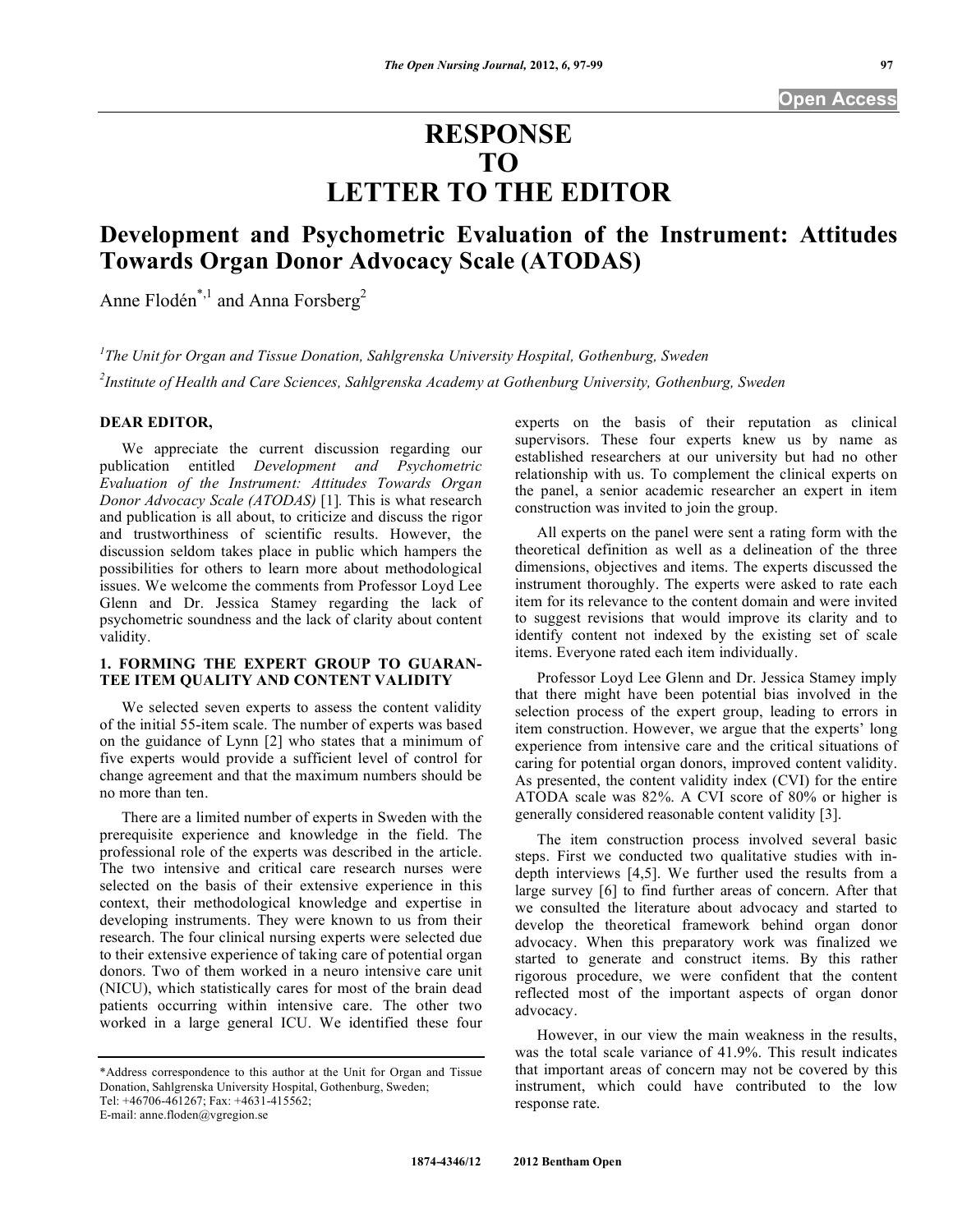#### **FACTORS AFFECTING LOW RESPONSE RATE**

 The response rate of 502 in the present study is acceptable, if using Tabachnick and Fidell [7] reference that at least 300 cases are required for a factor analysis and MacCallum *et al*. [8] recommended that a sample size of 500 or more is preferable. The whole subject is complex, involving many aspects of care and professional responsibilities where attitudes are the sum of thoughts and feelings that lead ultimately to action. Actions constitute a central part of any attitude, so we chose to construct the instrument in the form of statements on how the informants would act in a certain situation. We are aware of the difficulties and complexity of the ATODAS that involves illuminating one's own moral obligations and standpoints. Therefore, almost every item in the ATODAS demands deep reflection on one's professional and moral responsibility. We assume this contributed to the low response rate whereby only nurses with a firm opinion about organ donor advocacy chose to participate. As identified in the article, this aspect requires further testing and revision before using the ATODAS more widely.

 We raised the issue "that this instrument could be very useful when attempting to grasp the complex content of attitudes towards organ donor advocacy, which at times involves ethical and delicate aspects of ICU-nurses' professional actions" (p,71). We do not imply that the instrument does not need further testing rather, that any effort to grasp a complex matter such as organ donor advocacy, might be facilitated by an instrument that rests on a strong theoretical framework.

#### **ITEM CORRELATION AND CONSTRUCT VALIDITY**

 Professor Glenn and Dr. Stamey state that there are a large number of items with correlations under 0.60. All scientific work is about making choices. We argue that construct validity can be approached in several ways. We chose to construct validity by principal component analysis since it is the method for identifying a cluster of related items on a scale. According to Hays [9], item convergent validity is supported if an item correlates substantially (i.e. corrected correlation of 0.30 or above) with the scale it is hypothesized to represent. Hays advocate a more stringent convergent validity criterion if refining and adding development of a previous scale. In our study we employed this more stringent convergent validity criterion by Hays of 0.40 or above. We choose this five-factor solution since we judged it to fit the theoretical construct best and thereby we also accepted a few correlations close to 0.40.

#### **ROTATION STRATEGY**

1

 In their critique Professor Loyd Lee Glenn and Dr. Jessica Stamey state that a low correlation to factors might not be a problem if the factors were orthogonal to each other. Orthogonal rotation is a subset of oblique rotations<sup>1</sup>. If the clusters of relationships are in fact uncorrelated, then oblique

rotation will result in orthogonal factors. Therefore, the difference between orthogonal and oblique rotation is not in discriminating uncorrelated or correlated factors. As factor correlation decrease, the result from oblique and orthogonal rotation tends to become more similar [10].

#### **PILOT STUDY**

 The pilot study was conducted as a part of instrument evaluation and refinement of the ATODAS. As Professor Loyd Lee Glenn and Dr. Jessica Stamey point out, we described a random sampling of ICU nurses to the pilot study and this was a mistake by us. However, the effect of this selection has probably low impact of the validity and reliability of the study as this error was made in the pilot study and corrected in the main study.

 Finally, Professor Glenn and Dr. Stamey suggest that our results don't support the idea that the factors in the ATODAS really separate entities from each other. In our study, based on principal component analysis to obtain a solution with the most optimal scale variance, the five-factor solution fitted the best. The rotated five-factor solution revealed the presence of a simple structure, with each factor showing a number of strong loadings and most variables loading substantially ( $> 0.35$ ) on only one factor. Therefore, we argue that the results from this initial testing of the ATODAS supports that the factors are separated from each other.

 We argue many more tests are needed for generalisability e.g. reliability and validity testing of the instrument on other nursing populations outside Sweden. The context and organization surrounding the care of potential organ donors does differ considerably by country. The planning for further research has already started including validating the ATODAS instrument for different nursing populations including translation and adding culture specific items.

 In conclusion, although we acknowledge the helpful comments made by Professor Glenn and Dr. Stamey we maintain that this context specific self-assessment instrument aimed at measuring attitudes towards organ donor advocacy can be used in future research.

#### **ACKNOWLEDGEMENT**

Declared none.

#### **CONFLICT OF INTEREST**

 The authors confirm that this article content has no conflict of interest.

#### **REFERENCES**

- [1] Flodén A, Lennerling A, Fridh I, Rizell M, Forsberg A. Development and psychometric evaluation of the instrument: attitudes towards organ donor advocacy scale (ATODAS). Open Nurs J 2011; 5: 65-73.
- [2] Lynn MR. Determination and quantification of content validity. Nurs Res 1986; 35: 382-5.
- [3] Polit D, Beck C. Essentials of nursing research.  $7<sup>th</sup>$  ed. Philadelphia: Lippincott Williams & Wilkins 2010.
- [4] Flodén A, Forsberg A. A phenomenografic study of ICU-nurses' perceptions of and attitudes to organ donation and care for potential donors. Intens Crit Care Nurs 2009; 25(6): 306-13.
- [5] Flodén A, Berg M, Forsberg A. ICU nurses' perceptions of responsibilities and organisation in relation to organ donation – a

<sup>&</sup>lt;sup>1</sup>Using oblique rotation provided the best definition of the uncorrelated and correlated cluster patterns of interrelated variables. Orthogonal rotation defines only uncorrelated patterns. Oblique rotation has greater flexibility in searching out patterns regardless of their correlation and the factors are rotated individually to fit each distinct cluster. The relationship between the resulting factors then reflects the relationship between the clusters.